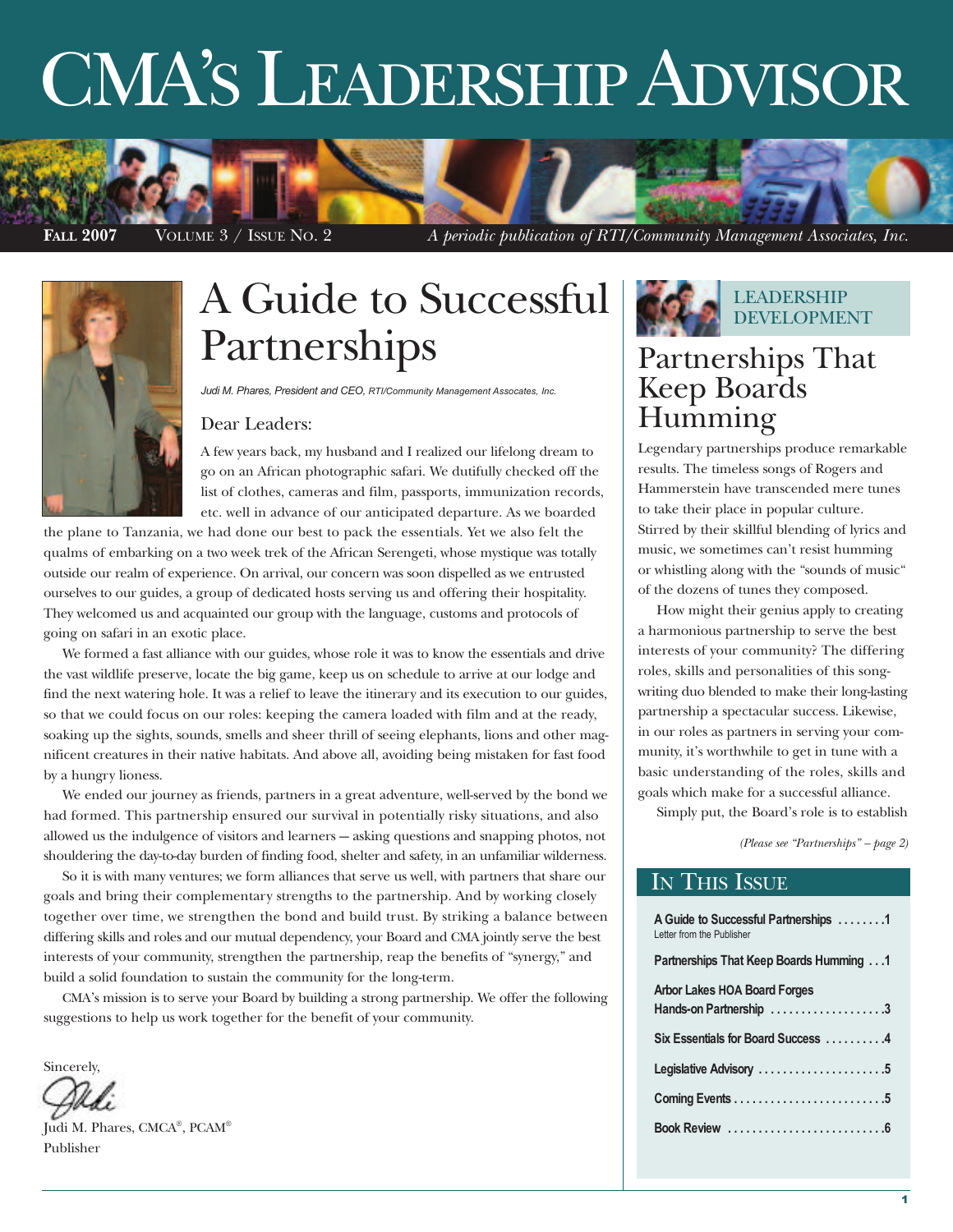### Partnerships *(continued from page 1)*

the policies of your community. CMA's role is to carry them out in the day-to-day administration and operations, as outlined in the management contract. Because owners depend on the Board to maintain their property investment, Directors must adhere to strict standards of review in performing their duties. A fiduciary duty is a special relationship of trust, confidence and responsibility in your obligations to the association's members.

To clarify this further, business judgement is characterized for HOAs as the duty of care and the duty of undivided loyalty. For example, on a developer-controlled board, a board should not fail to take collection actions on delinquent assessments from developer-owned units.

Or consider a partnership like that of the Wright brothers. Orville and Wilbur knew the nuts and bolts of bicycle repairs, but their imaginative flights of fancy and diligent application transcended bike mechanics. Their Kitty Hawk trials revolutionized our very notion of transportation. A successful partnership sparks a synergy among the participants, so that the combined results are greater than the sum of their individual effects. The achievement of these aviation pioneers formed a foundation of aerodynamics for generations of successors to build upon.

Like professional guides, bike mechanics or even song writers, there are practical contributions your association manager can make to the partnership:

- Help the Board improve its procedures
- Point out potential pitfalls and legal ramifications
- Translate the Board's ideas into words and actions for the membership
- Recommend individuals for committee service
- Supervise vendors/service providers
- Help you organize and prepare for wellrun meetings



- Be a knowledgeable professional resource who will answer your questions with your best interests in mind.
- Execute daily operations stemming from the Board's decisions.

As volunteers for their jobs, Board members may face some trepidation—not so much about their roles, as about wanting to use their time effectively and being unfamiliar with new people and procedures. Fortunately, HOA governance is not an uncharted territory. The path for your community is mapped out clearly in the governing documents. Like Lewis and Clark setting out on their quest to reach the Pacific, you have an

experienced guide to do the heavy lifting. You rely on your partner, CMA, to keep track of numerous details and avoid risky situations, such as, deadlines, debts and delinquencies, budget variances, violations, and vendor contracts.

*What you bring to the partnership will enable you to make the most of your investment of time and your HOA's resources, and perhaps even spark the synergy that makes for successful Boards and great partnerships.*

# *An Interesting Fact:*

According to the Community Associations Institute, there were an estimated 286,000 U.S. association-governed communities in 2006, with 57 million residents living in those communities. This compares with 10,000 communities with 2.1 million residents in 1970, the first year for which data was available. Association-governed communities include homeowners associations, condominiums, cooperatives and other planned communities.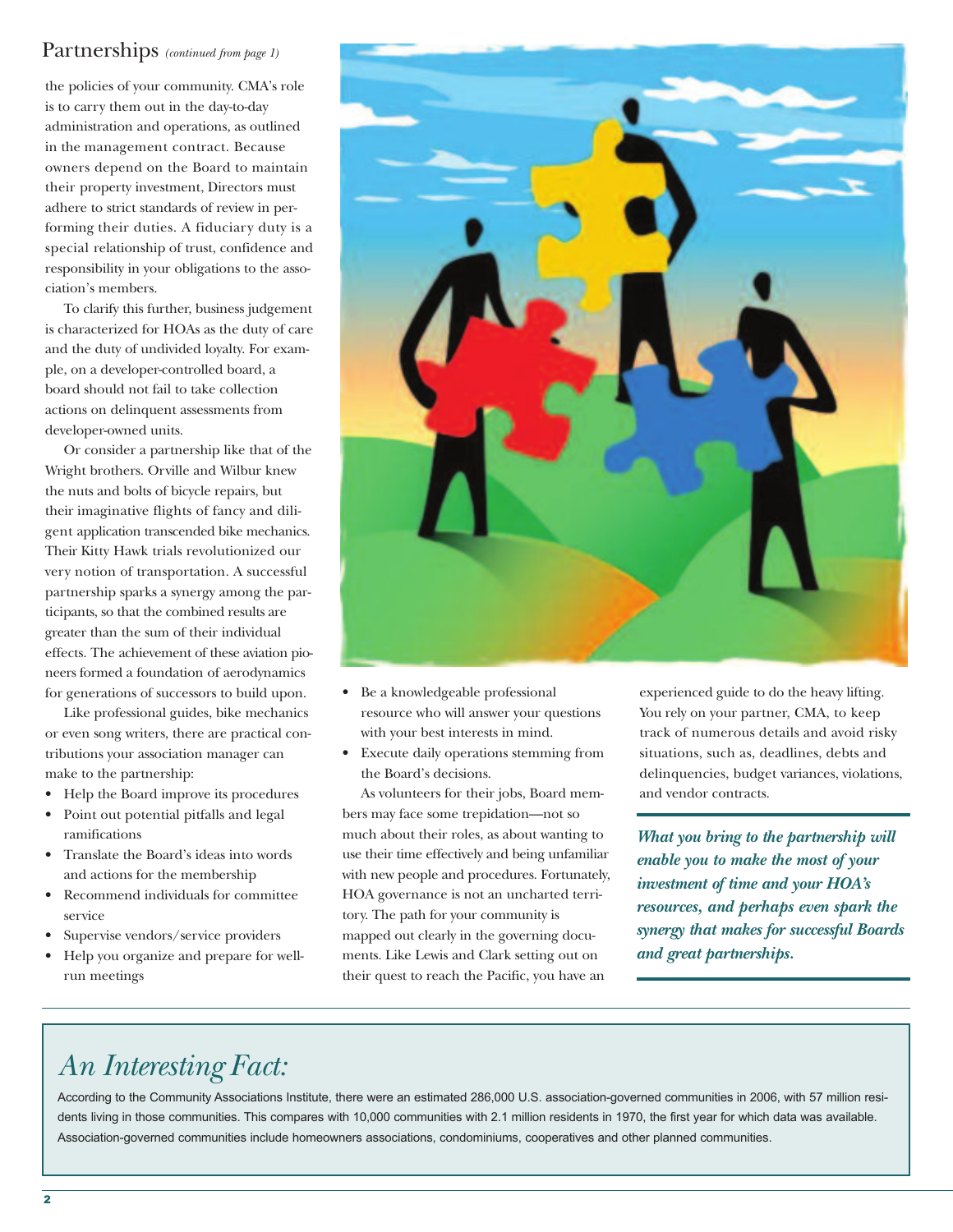

# Arbor Lakes HOA Board Forges Hands-on Partnership

What do good HOA Boards and great partnerships have in common? We asked Board president Tim Purser, of Arbor Lakes HOA, a community of 160 homeowners in Allen, to share what is working for their Board and the challenges they are addressing. Tim's insights may be helpful to your HOA, as well.

"Our HOA has a great working relationship with CMA, excellent cohesion among its Board members, and is highly responsive to homeowners," says Tim. Purser is a commodities broker by trade, and an enthusiastic activist by personality, a style he brings to his role as Board president. Arbor Lakes HOA is served by three Board members, a quarterly newsletter, a website and CMA association manager, Ed Laskey.

Tim has lived at Arbor Lakes for six years, and previously served on the HOA's Architectural Control Committee. When Tim was elected as president three years ago, the community had experienced a budget crisis, while managed by another management company. The HOA had depleted all its funds, with several months remaining in the year, and was owed many thousands of dollars in unpaid assessments.

Tim was among the volunteers who pitched in to mow and maintain the common area during those days. That time behind the mower wasn't his sole motivation to serve on the Board. Tim also had a number of ideas he wanted to see implemented to benefit the community.

He characterizes himself and fellow members Steve Luke, vice president, and Mary Do, secretary-treasurer, as action-oriented sound thinkers. Their Board works well together because their skills complement one another, and they have a common goal. Tim says he knows a Board can't work as effectively when members work at cross-purposes, or have personality conflicts.

Typical of their "get it done" attitude is the communication between Board members, the CMA manager and staff and homeowners. In between their monthly meetings, Board members talk 4 or 5 times by conference call. Their CMA manager Ed attends the Board meeting once a quarter, prepares their



Pictured Left to Right: Steve Luke, Vice President; Mary Do, Secretary-Treasurer; Ed Laskey, CMA manager; and Tim Purser, *Board President.*

monthly agendas and reports for each meeting and follows up on action items regularly. Among other tasks, Mary takes minutes of the meeting and posts them to the HOA website. Tim follows up with Ed to discuss board action items and homeowner concerns. Clear roles and responsibilities enable everyone to contribute effectively. The Board makes decisions quickly, and Ed executes them, earning kudos from the Board for his prompt follow-through.

Tim acknowledges that Arbor Lakes' greatest challenge had been financial. "It is critically important to collect monies owed to the association," says Tim, "and Arbor Lakes has turned the corner." To achieve that goal and regularly monitor delinquent

accounts, Tim talks with Rose Hill in the CMA collections department monthly. "She's tough, fair, effective, and fantastic," says Tim. "Significantly, we now have savings and a surplus in our reserve fund and only two delinquencies to date."

"We monitor all of the CMA customer service requests to ensure we are being responsive to homeowners," says Tim. "And having a surplus of funds, maintaining our common areas and adding three new fountains to our lakes to beautify the community, I think the results speak for themselves."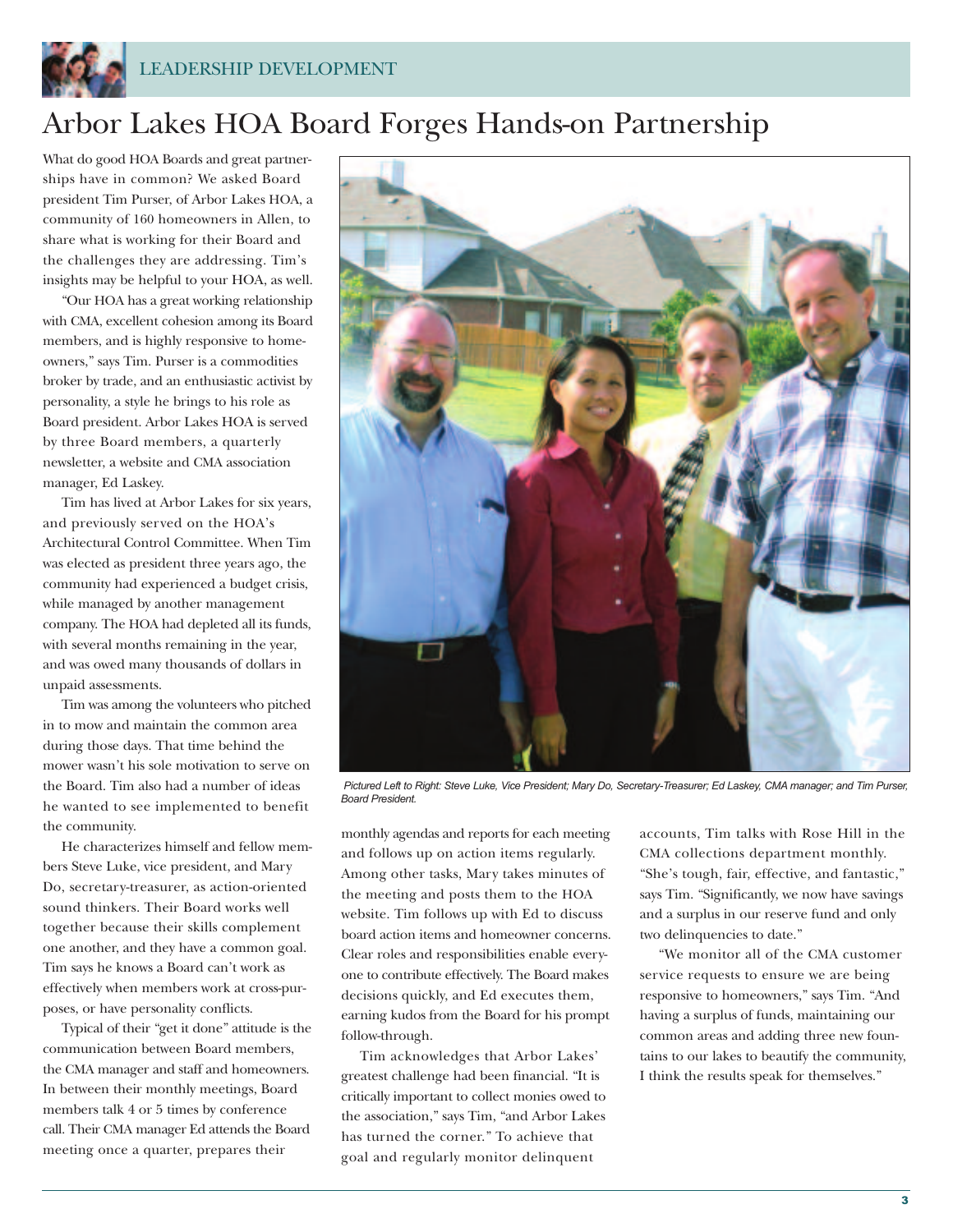The following principles are gleaned from CMA's Board Orientation educational materials. Details of these and other best practices are in a handy reference binder given to Board members at the Orientation. Contact your Association Manager about attending the next session.

#### 1. Be committed.

- Attend the Board meetings.
- Be prepared. (Read the Board packet before the meeting.)
- Read the memos.
- Pay your assessments on time.
- Don't expect that rules will be bent for you.
- Have a thorough knowledge of the governing documents, and your duties as a Board member.
- Avoid conflicts of interest and self-dealing. Make independent decisions in the best interest of the association as a whole.
- Attend CMA Board Orientation.

#### 2. Get organized.

- Set the dates for meetings and stick to them.
- Follow the agenda.
- Take the meeting minutes.
- Review your manager's association planning calendar, monthly reports, and other tools.
- Rely on CMA's record-keeping and archives, databases, Board books and Board meeting packets.
- Follow parliamentary procedures.
- Write a strategic plan for your HOA.
- Conduct an annual review of the budget and the operations.

### 3. Follow sound financial practices.

- Familiarize yourself with CMA's budget process for thorough vetting and revisions.
- Attend the CMA Treasurers' Meeting.
- Keep a tight rein on budget variances and delinquencies.
- CMA writes your checks and balances your books. The Treasurer's review and oversight is key to addressing HOA financial issues.
- Adhere to a wise maintenance schedule.
	- Set aside an adequate and realistic reserve fund.
- Insure HOA assets adequately. CMA can guide you to an insurance agent offering coverage specifically designed to satisfy the unique needs of HOAs.
- 4. Demand operational excellence.
- Operational excellence maintains property values and promotes a harmonious, wellrunning living environment.
- Rely on CMA to oversee vendors and maintenance.
- Be consistent in enforcement of policies and procedures. Liability arises in such areas as failure to enforce the association's governing documents (CC&Rs and Bylaws) or enforcing them in an arbitrary and capricious manner; for example, allowing some residents to make architectural modifications without requesting approval of the ARC.
- Conduct regular reviews of operations with the manager.

*(Please see "Essentials" – page 5)*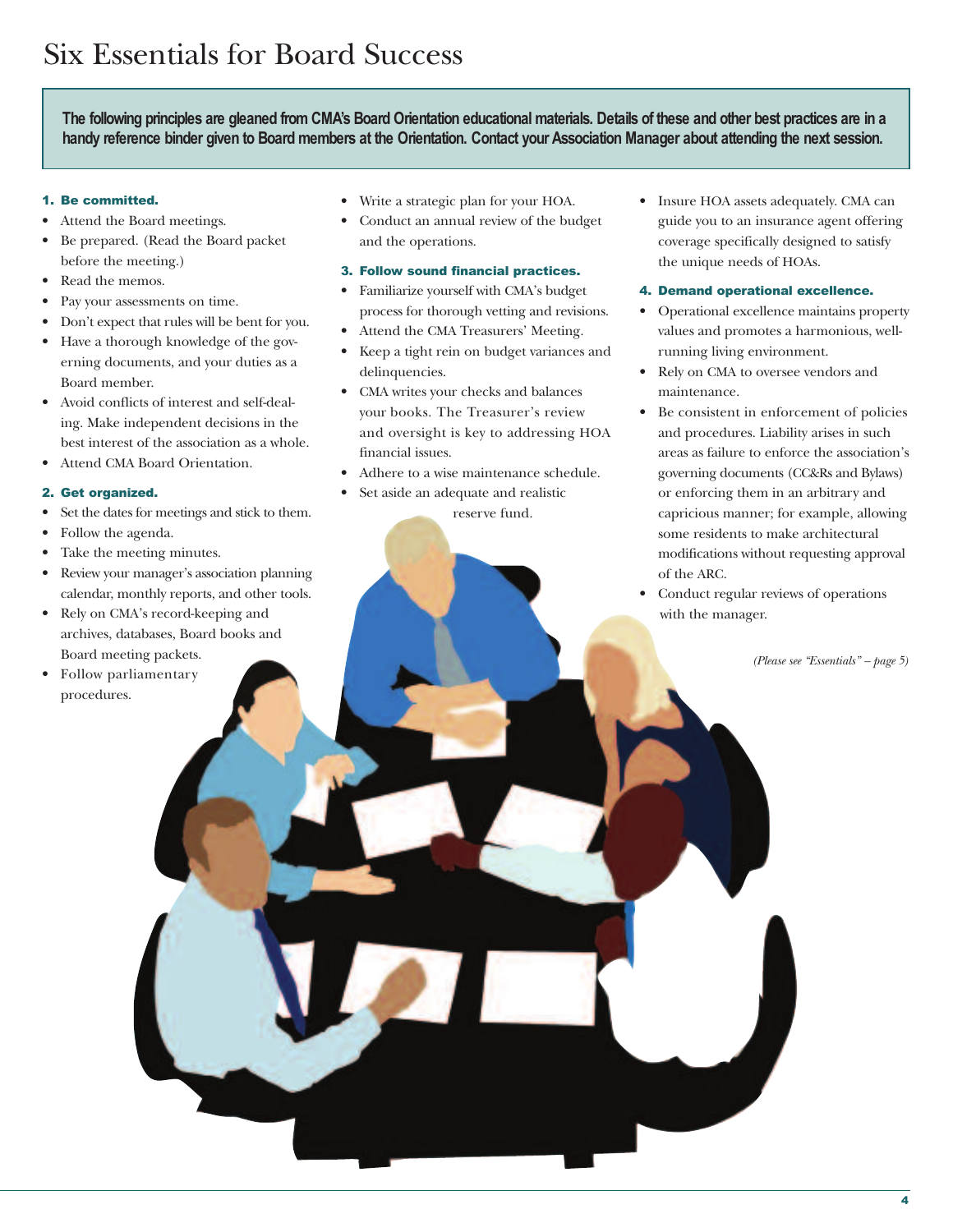# Thinking of Running for the Board?

Eight Questions You Need to Ask Yourself First

- **1.** Do I have the time to devote to my duties and responsibilities as a Board member?
- 2. Do I work well with others?
- 3. What is the underlying reason I want to be on the Board?
- 4. What if I am sued personally for something I do as a board member? Does the Board have directors and officers insurance from a company that specializes in this type of insurance?
- 5. Have I examined the books of the association? What is the financial condition?
- 6. Do I know what the expectations of the Board and board president are? Rubber stamp?
- 7. Do I have thick or thin skin? Being on a Board is not for the faint of heart or overly sensitive people.
- **8.** Will I be committed to see my term through? Boards don't need a member who serves only four or five months. The usual term of service is 2 years.

*(Exerpt from Hindman Sanchez Communicty Essentials Newsletter, April 1, 2007)*

### Essentials *(continued from page 4)*

### 5. Build community through committees.

- Active committees, such as social, crime watch, landscape and architectural, are the backbone of the Association.
- Committee reports help the Board to make informed decisions and build teamwork.
- Board members who feel they must shoulder all the responsibility can burn out, and leave the HOA unprepared for a future successor when they complete their service.
- Be a mentor. Choose committee members to groom and cultivate. Committees are great incubators for future HOA leaders.
- Committee members can make valued contributions and are more likely to identify with the community if they have a personal interest in its administration.
- Committee members bring new ideas, enthusiasm, and may help to surface and resolve conflicts that might otherwise polarize the community.

### 6. Communicate regularly with homeowners and your CMA manager.

- Newsletters, websites and communications with assessment mailings are all good means for communication with homeowners.
- Social events which promote interaction to mix and mingle are even better at building bonds.
- With your CMA manager and homeowners, alike, ask questions, read reports, give feedback, read and respond to your email, and pick up the phone.
- Be prepared to hear criticism, for you can't please everyone.
- Finally, know that you are contributing to your community and helping your neighbors create a community of which they can be proud.



# Good News for HOAs in New Jersey Supreme Court

Reversing a February, 2006 appeals court decision, the New Jersey Supreme Court recently ruled unanimously that the Twin Rivers Community Association did not violate the state's constitutional guarantees of free expression by placing "reasonable" restrictions on residents posting yard signs, using the community room and having access to the association's newsletter.

This is precedent-setting legislation for HOAs in finding that the nature, purposes and primary use of property is for private purposes (in this case the Twin Rivers HOA) and does not favor a finding that the Association's rules and regulations violated plaintiff's (homeowner's) constitutional rights."

Balancing the plaintiffs' expressional rights against the Association's private property interest, the Association's policies did not violate the free speech and right of assembly clauses of the New Jersey Constitution.



### *Register for the CMA Treasurers' Meeting*

A by-invitation only event for all treasurers of CMA-managed communities. Please join us to learn from association leadership and financial experts. Date: October 13, 2007 Place: Omni Hotel, 1590 LBJ Freeway, Dallas, TX 75234 Time: 9:00 a.m. - 11:30 a.m. *RSVP by October 5 to: Pamela Packer at (972) 943-2853 or email:*

*rsvpcma@cmamanagement.com*

### *Board Orientation*

**A Board Orientation will be scheduled during November; date and time to be announced. Your Association Manager will supply further details when they are available.**